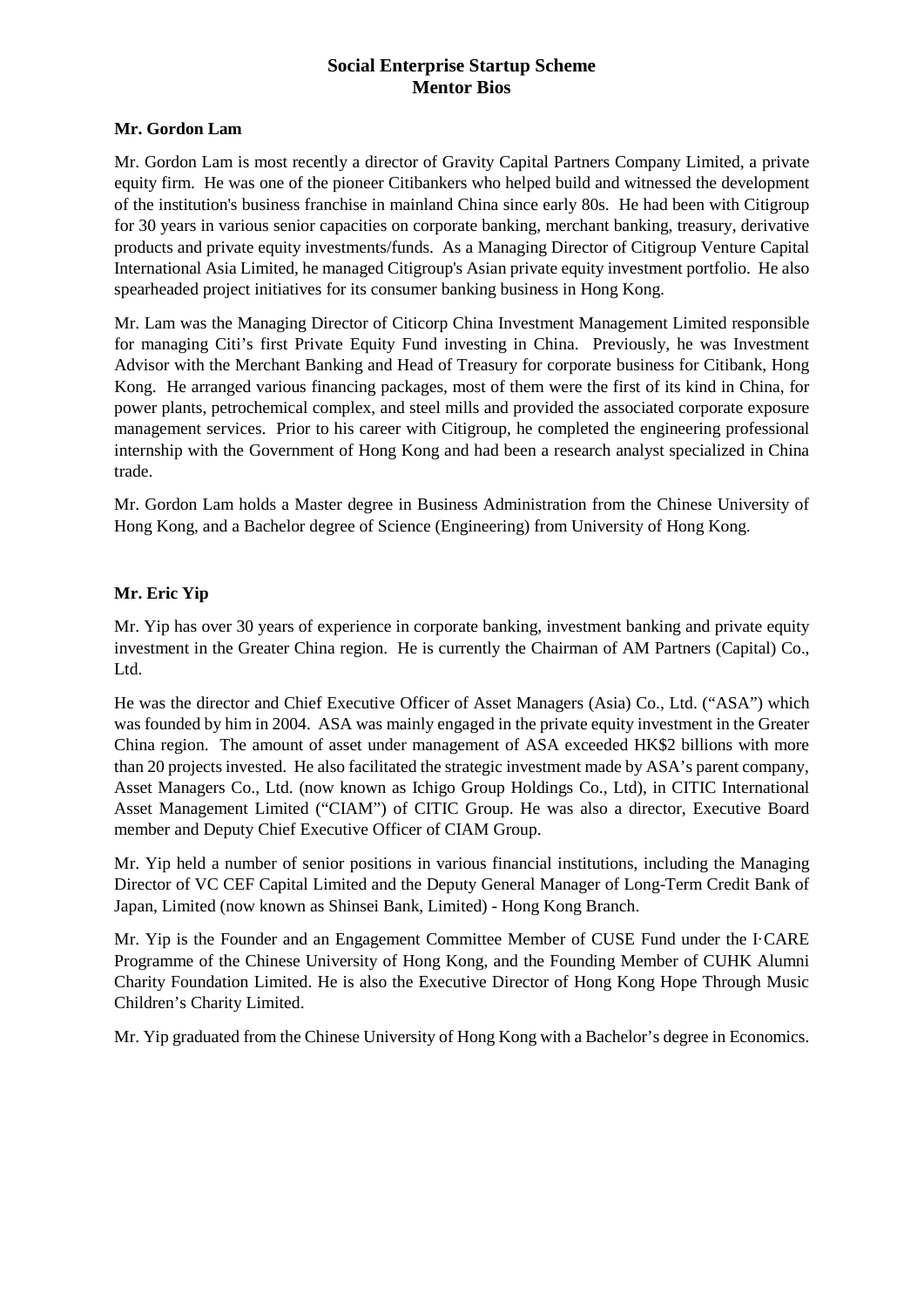# **Social Enterprise Startup Scheme Mentor Bios**

#### **Mr. Simon Ngai**

Mr. Ngai is the Council Member of the Hong Kong General Chamber of Social Enterprises Limited (HKGCSE). He is also Managing Director of Wing Kai Steel Furniture & Engineering Co., Ltd, Chairman of Fullness Christian Vocational Training Centre, and the President of the Federation of Alumni Associations of the Chinese University of Hong Kong.

Mr. Ngai founded Wing Kai Steel Furniture & Engineering Co., Ltd. in 1988, and has been the Managing Director since then. Before that, he had been the Deputy General Manager of an investment company responsible for setting up joint-ventures in China, and acquisitions in Germany and the United States of America. He also had a wide range of working experience including sales, marketing, accounting, administration and human resources. Mr. Ngai joined Fullness Christian Vocational Training Centre in 2000 and has been the Chairman of the organization since 2006.

Mr. Ngai graduated from the Chinese University of Hong Kong with a Bachelor's degree in Business Administration, and obtained a Master degree in Business Administration from City University of Hong Kong.

## **Mr. Angus Chau**

Mr. Chau currently serves as the Executive Director of Smart Express International holding limited, a clean energy solution provider in Hong Kong. He is also the independent non-executive director of the One Media Group Limited.

Mr. Chau has over 35 years of commercial and investment banking experience specialized in corporate finance, mergers and acquisitions, company reorganisation, and IPO listing. He was a registered licensed person of the Securities and Futures Commission of Hong Kong (License Type 6, Advising on Corporate Finance). He has been responsible for assisting clients in various mergers and acquisitions, financial advisory, and independent financial advisory projects. He previously served as an Executive Director and Executive Officer of Universal Technologies Holdings Limited (stock code: 1026), a Hong Kong listed company, as well as a director of VXL Financial Group, Hooray Financial, Worldsec Securities Limied, Seapower Financials, Sun Hung Kai Company and Pacific Challenge Financial Group, specializing in corporate finance business.

He graduated from the Chinese University of Hong Kong with a Bachelor's degree in Business Administration.

#### **Mr. Edmond Wong**

For the past 30 years, Mr. Wong has worked in various international banks and financial institutions, including Bank of China Hong Kong, Japan Leasing Hong Kong, United Overseas Bank Singapore, Deutsche Bank Singapore, Belgian Bank Hong Kong, LTCB Asia Limited and Hypo Vereinsbank Hong Kong. He was instrumental in setting up the Raiffeisen Bank International AG Hong Kong branch, and was the Chief Executive of the branch. He also worked as a part-time lecturer for accounting in Singapore Polytechnic.

Throughout Mr. Wong's banking career, he has been involved in various functional banking departments like documentary credit, leasing, treasury, debt capital market, corporate lending, syndication, financial institution, project financing, and general management. Through interaction with his customers who are from a wide variety of industries and background, he has got insights into various companies' management and business cycles that may be formulated into a knowledge to be shared.